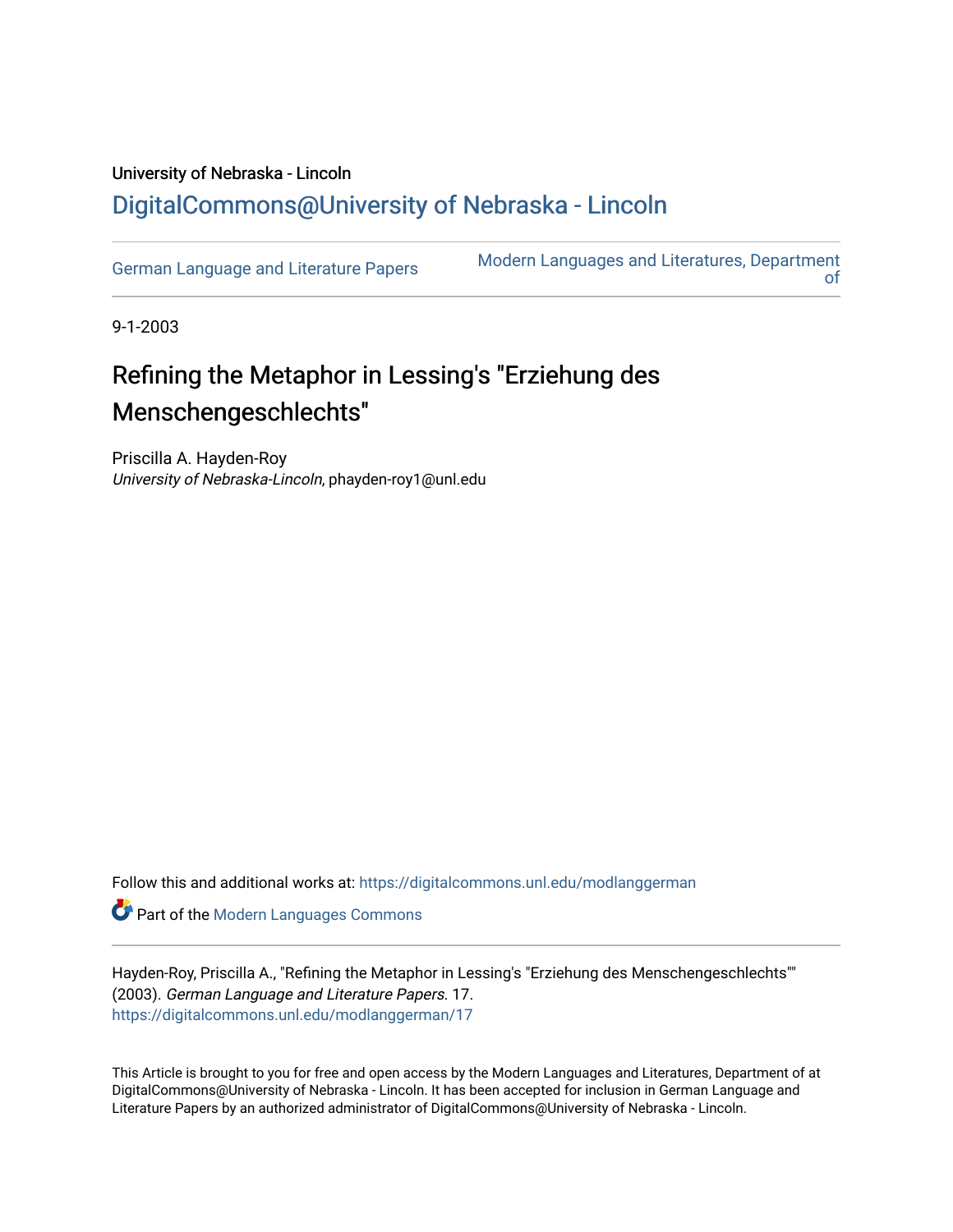## **Refining the Metaphor in Lessing's**  *Erziehung des Menschengeschlechts*

**PRISCILLA HAYDEN-ROY** *University of Nebraska* 

Lessing's *Erziehung des Menschengeschlechts (EdM)* first appeared, albeit in incomplete form, appended to the fourth of Lessing's *Gegensatze* **zu** *Reimarus*  in 1777. It constitutes part of Lessing's response to the rationalistic polemic Lessing's "Ungenannter," Hermann Samuel Reimarus, directed against many of the fundamental dogmas of orthodox Christianity, and seeks to define a position which preserves the authority of reason, while at the same time defining a legitimate historical role for revealed religion. I wish to investigate here the hermeneutical model Lessing puts forward in the *EdM* in the context of his response to Reimarus. We will see that while Lessing defines a progressive and teleological framework for his hermeneutics in contrast to Reimarus' static model, he nevertheless agrees with Reimarus that an interpretation which projects more into the words than they can contain is to be rejected. In other words, Lessing puts forward a hermeneutical model which requires that the interpretation of the Bible change over time (in opposition to Reimarus), but sets limits to this process using arguments similar to those Reimarus employs in his criticism of the allegorical Scriptural exegesis practiced by certain Jewish sects after the Babylonian Captivity.' We will also consider here the sources Lessing drew upon, in particular Wolffian semiotics, in order to explain the reasoning behind both the dynamic flexibility and the restrictions characteristic of the hermeneutical model Lessing employs in the *EdM.* 

But first, a brief review of the publishing history of the *EdM* in the context of the *Fragmentenstreit.* Under what conditions Lessing received a copy of Reimarus' "Apologie oder Schutzschrift fiir die verniinftigen Verehrer Gottes" is unknown, but probably the manuscript came through either Elise or Johann Albert Heinrich Reimarus, the author's children, following the death of their father in 1768. Lessing explored the possibility of publishing the entire manuscript with Christian Friedrich Voss in Berlin in 1771, but had to abandon this plan when the theological censure in Berlin refused to give its imprimatur.<sup>2</sup> Determined nevertheless to see Reimarus' work into print, Lessing decided to publish parts of it in his own journal, the *Beitrage zur Geschichte*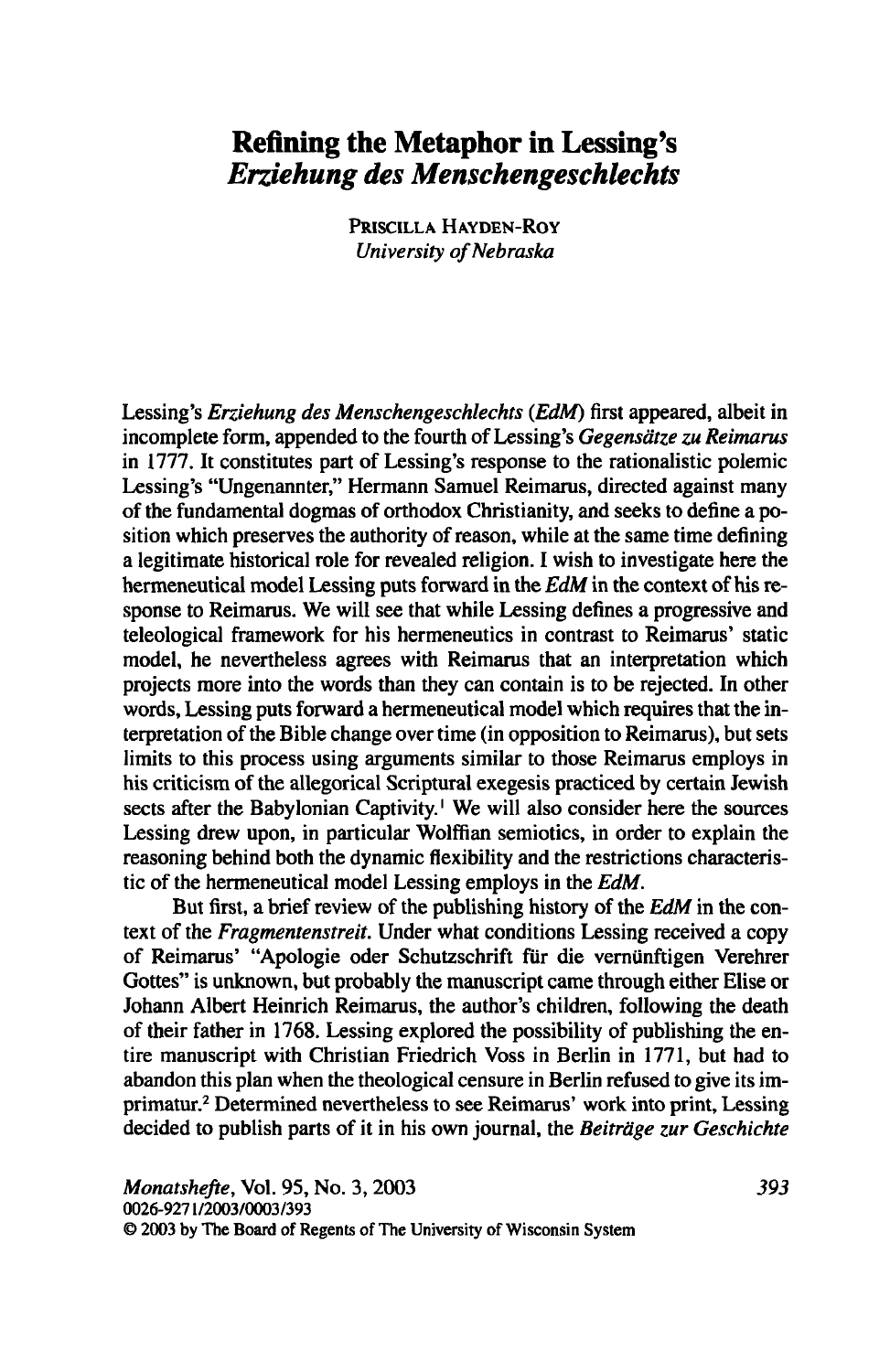und Litteratur aus der Herzoglichen Bibliothek zu Wolfenbüttel, which he had founded as an organ for publishing interesting finds unearthed in his work as Ducal Librarian in Wolfenbüttel. Of course in this case the journal served as a subterfuge to obscure the true source of the manuscript, and also to evade the censure, since the journal was not subject to censorial scrutiny (*WuB* 8:888). The first "Fragment eines Ungenannten." which Lessing entitled "Von Duldung der Deisten." appeared in 1774 in the third volume of the *Beitrage zur Geschichte und Litteratur.* In his brief foreword Lessing throws out numerous false leads regarding the manuscript's author: Lessing was unable to determine when or how the manuscript came to the library, but perhaps its author was "Schmid" (Johann Lorenz Schmidt), translator of the controversial Wertheim Bible, who had lived in Wolfenbüttel from 1747 until his death in <sup>1749</sup>( *WuB* <sup>8</sup>: **1** 16, see also notes on Schmidt, *WuB* 8 : 86 1 ). *Von Duldung der Deisten* created no stir among the reading public; reviews were few in number and benign in their assessment *(WuB* 8:856-7). In 1777 Lessing published five further *Fragmente* in the next volume of the *Beitrage zur Geschichte und Litteratur,* and to these he appended his five *Gegensaize zu Reimarus,* which offer critical responses to each of the five *Fragmente.* The fourth *Gegensatz,*  to which the first 53 paragraphs of the *EdM* were appended, responds to the fourth *Fragment*, entitled "Daß die Bücher A.T. nicht geschrieben worden, eine Religion zu offenbaren" *(WuB 8:246-277)*. In the fourth *Gegensatz* Lessing once again is concerned to cover up authorship. this time of his own text. the *EdM.* Neither here nor in the 1780, complete edition. does Lessing disclose himself as the text's author. In the fourth *Gegensatz* Lessing states merely that the text had been circulating "[ulnter einem gewissen Zirkel von Freunden" (*WuB* 8:332), and that since he had made liberal use of its thoughts in the fourth *Gegensatz.* this would be a good opportunity to publish the first part of the text. These first 53 paragraphs discuss the shift in thinking among the ancient Hebrews, and thus bear directly on Reimarus' discussion in the fourth *Fragment,* while the latter half, which treats the progression of revealed religion through Christianity and beyond, clearly went beyond the scope of the fourth *Fragment.* In the wake of the *Fragmentenstreit* that erupted following the publication of the five *Fragmenre* in 1777, Lessing was subjected to increasingly tighter restrictions of his publishing activity. On July 6, 1778 the Duke of Braunschweig, Lessing's prince and employer, forbade further publication of the *Beitrage zur Geschichte und Litterarur.* On July 13th Lessing was ordered to stop publishing his *Anti-Goeze.* On August **3rd,** after having published yet another response to Goeze in Berlin and Hamburg, Lessing was forbidden to publish any further contributions to the *Fragmentenstreit* outside Braunschweig's borders without permission of the Braunschweig government.<sup>3</sup> While the flood of polemical tracts came to an end, Lessing nevertheless published two more works centrally related to the *Fragmentenstreit, Nuthan cler Weise* in 1779. and the complete *EdM* in 1780. And now let us turn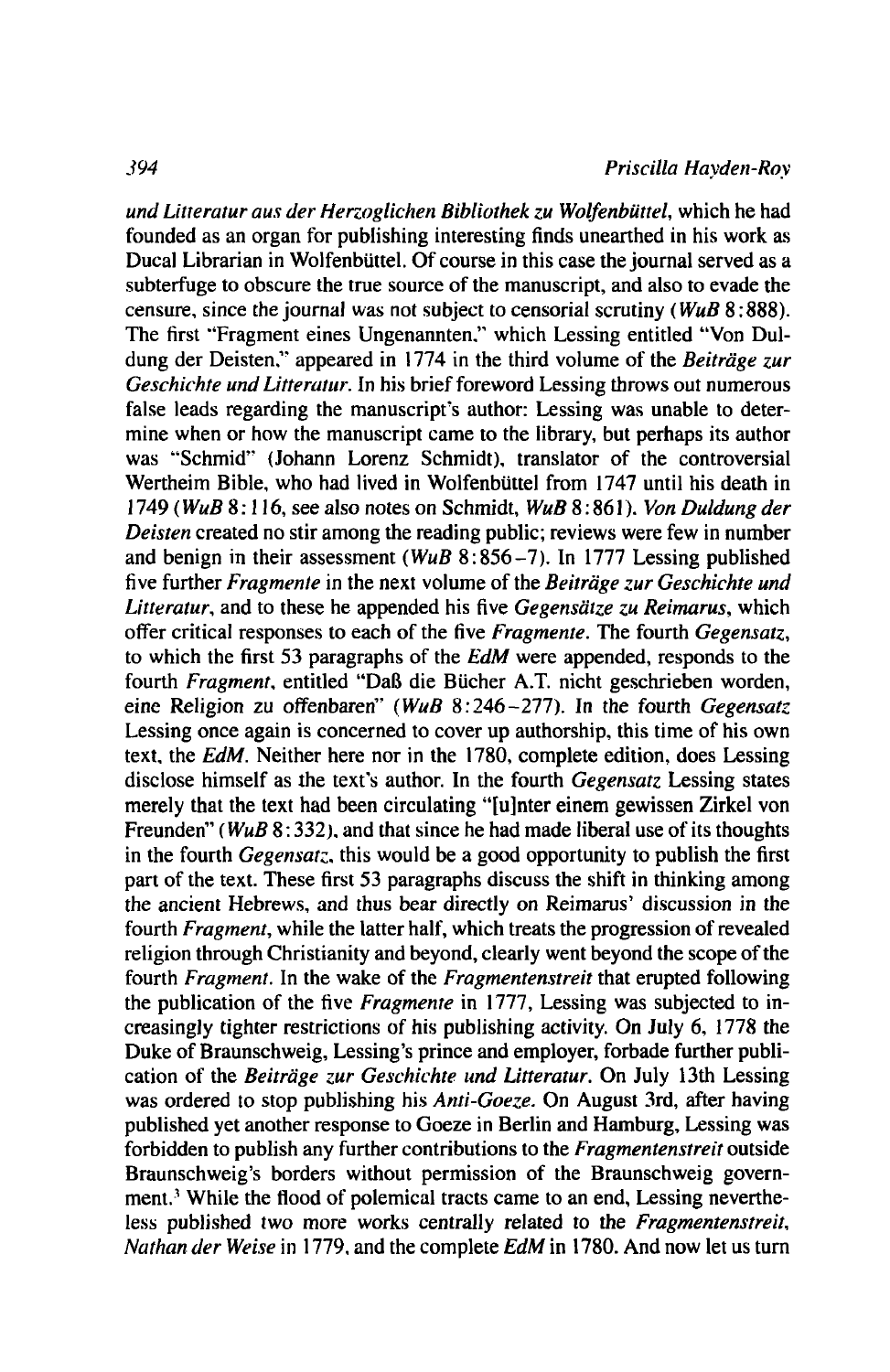to Reimarus' fourth *Fragment* and Lessing's response to it in his fourth *Gegensatz* and in the first 53 paragraphs of the *EdM.* 

Reimarus' fourth *Fragment* begins with a list of three doctrines that he maintains must **be** taught by every "seligmachende Religion": the immortality of the soul, the reward or punishment of our actions in an eternal afterlife, and the union of devout souls with god in ever greater beatitude *(WuB*  8 : 246-247). Reimarus argues that the writers of the Old Testament (OT) neither understood nor taught these doctrines; indeed, they denied them outright. Having posited these required doctrines, it then follows that faith based on the OT cannot constitute a "seligmachende Religion," but only, as he states, a "schlechte und niedertrachtige Religion, welche kaum mehr den Schein einer Religion behaupten kann" *(WuB* 8 : 247). It should be evident to every reader of the OT that these key doctrines are missing, argues Reimarus, but readers tend to project concepts they have learned from other sources, especially the New Testament (NT), into the OT text. They fail to see the originally intended meaning, because their understanding is prejudiced by what they have learned elsewhere:

W&en die Menschen nicht gewohnt, **mit** den Begriffen, die sie einmal eingesogen, alles anzusehen, und das. was sie in ihren Gedanken haben, in allen Dingen wahrzunehmen: so müßte diese Wahrheit, daß das alte Testament von keiner Unsterblichkeit und ewigen Leben weiB, ailen einleuchten. Aber, wir lernen erst die Unsterblichkeit der Seelen, Himmel, Hale und Auferstehung aus dem neuen Testamente oder Catechismo, und glauben, daß eben dasselbe auch im alten Testamente stehen müsse. Dann lesen wir das alte Testament in der Meinung und Absicht: so finden wir denn diese Satze in vielen Stellen, zumal da uns die Worter Himmel, Holle, Geist und dergieichen, verleiten, zu gedenken, daB sich die Hebraer eben das dabei vorgestellet haben, was wir [. . .I." **(WuB 8: 258-259)** 

Reimarus dismisses interpretations based on projections of this sort as illegitimate; only the literal meaning intended by the author gives rise to a valid interpretation: "[W]ir [müssen] mit den Wörtern bloß diejenigen Begriffe verkniipfen, welche die alten Hebraer gehabt, nicht aber welche wir aus der christlichen Lehre geschopft haben" *(WuB* 8 : 259). Reimarus is determined to "awaken" prejudiced readers from their "dream" *(WuB 8:259)* by discussing a series of OT passages traditionally thought to point to the immortality of the soul or to an eternal afterlife. Using philological and historical arguments, Reimarus demonstrates that this is not the case, and thus concludes that the OT cannot be a book of divine revelation.

Lessing is concerned in his fourth *Gegensarz* to point out the lack of historical perspective in Reimarus' *Fragment.* Because the limits of human understanding change over time, so must the dimensions of revealed religion. **A**  "seligmachende Religion" must be defined not in terms of static, unchanging concepts, but in terms of the limits of the minds of those practicing a religion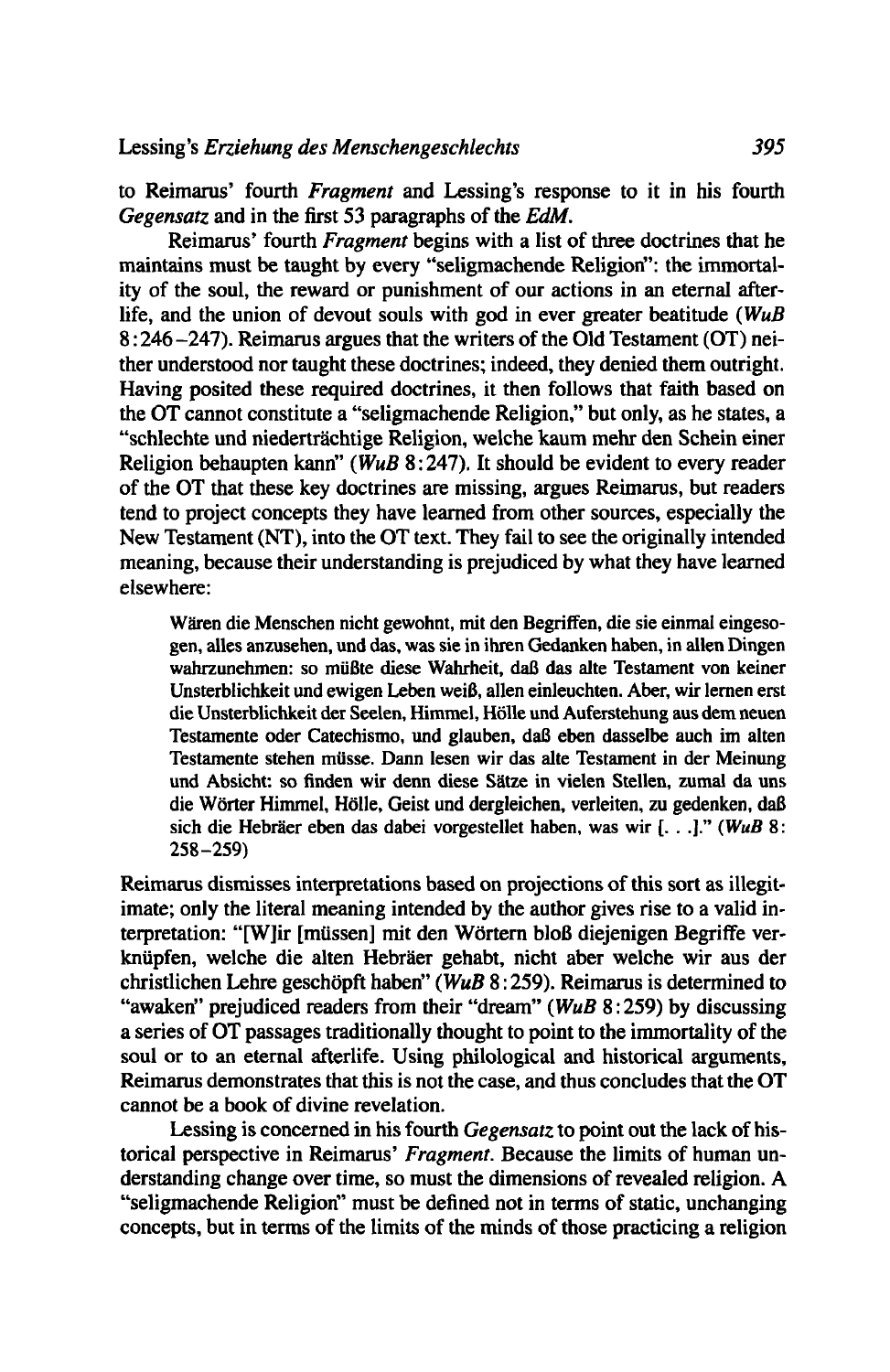at any given time. Religious books lacking explicit teachings on the doctrines Reimarus deems essential for a "seligmachende Religion" may nevertheless contain a such a religion:

Diese Bücher können sogar eine seligmachende Religion enthalten; das ist, eine Religion, bei deren Befolgung sich der Mensch seiner Glückseligkeit so weit versichert halten kann, als er hinausdenkt. Denn warum dürfte eine solche Religion sich nicht nach den Grenzen seiner Sehnsucht und Wünsche fügen? (WuB  $8:331$ ; my emphasis)

The teachings of a "seligmachende Religion" must be comprehensible to its practitioners, which means that at different times, as the nature of human comprehension changes, so too must the content of their religious concepts. Lessing is willing to grant that "das Seligmachende" in different religions is always the same: god wishes to bless people for the same reasons, and in the same manner. But the concepts by which people grasp this revelation change; "darum [müssen] nicht immer die Menschen den nemlichen Begriff damit... verbunden haben" ( $W \mu B 8:332$ ).

Because Lessing understands that religious concepts must and will change over time, he can step around Reimarus' contention that concepts essential for a "seligmachende Religion" are lacking in the OT. He is willing to concede at the beginning of his fourth *Fragment* that the OT does not teach the immortality of the soul ( $WuB$  8:328). Indeed Lessing goes a step further and maintains that in all likelihood the Israelite people did not even fully grasp the concept of the one god ("die Einheit Gottes", WuB 8:329) prior to the Babylonian Captivity. In the EdM Lessing explains this development in more detail. Prior to the Captivity the Israelites understood Jehova to be a national god, the mightiest, but not the *only* god. But through the influence of the "geübtere Vernunft" of the Persians, the Israelites began to measure their god against a notion of the "Wesen aller Wesen" (§35), and came thereby to an understanding of god "erweitert, veredelt, berichtiget" through reason (§34). Convinced of the superiority of their captors' religious views, writes Lessing, the Israelites sought to find the blame for their own ignorance in their Scriptures, or "primer" (*Elementarbuch*). But they found on closer analysis that the blame rested with themselves: the concepts they had been drawing from the Bible were coarse and inadequate, but the book itself was not at fault. Indeed now they found that these very Scriptures told them to *avoid* all "sinnliche Vorstellungen" of god  $(\S 39)$ .

But was this message properly contained in the original text? In the fourth *Gegensatz* Lessing makes a distinction between the writers of the texts, whom he considers to be "einzelne erleuchtetere Seelen" who could have had a "higher" understanding of the one god, and the Israelite people themselves, who, by repeatedly turning from their faith in Jehova to worship one of their neighbors' gods, demonstrated that they understood their god to be one among many: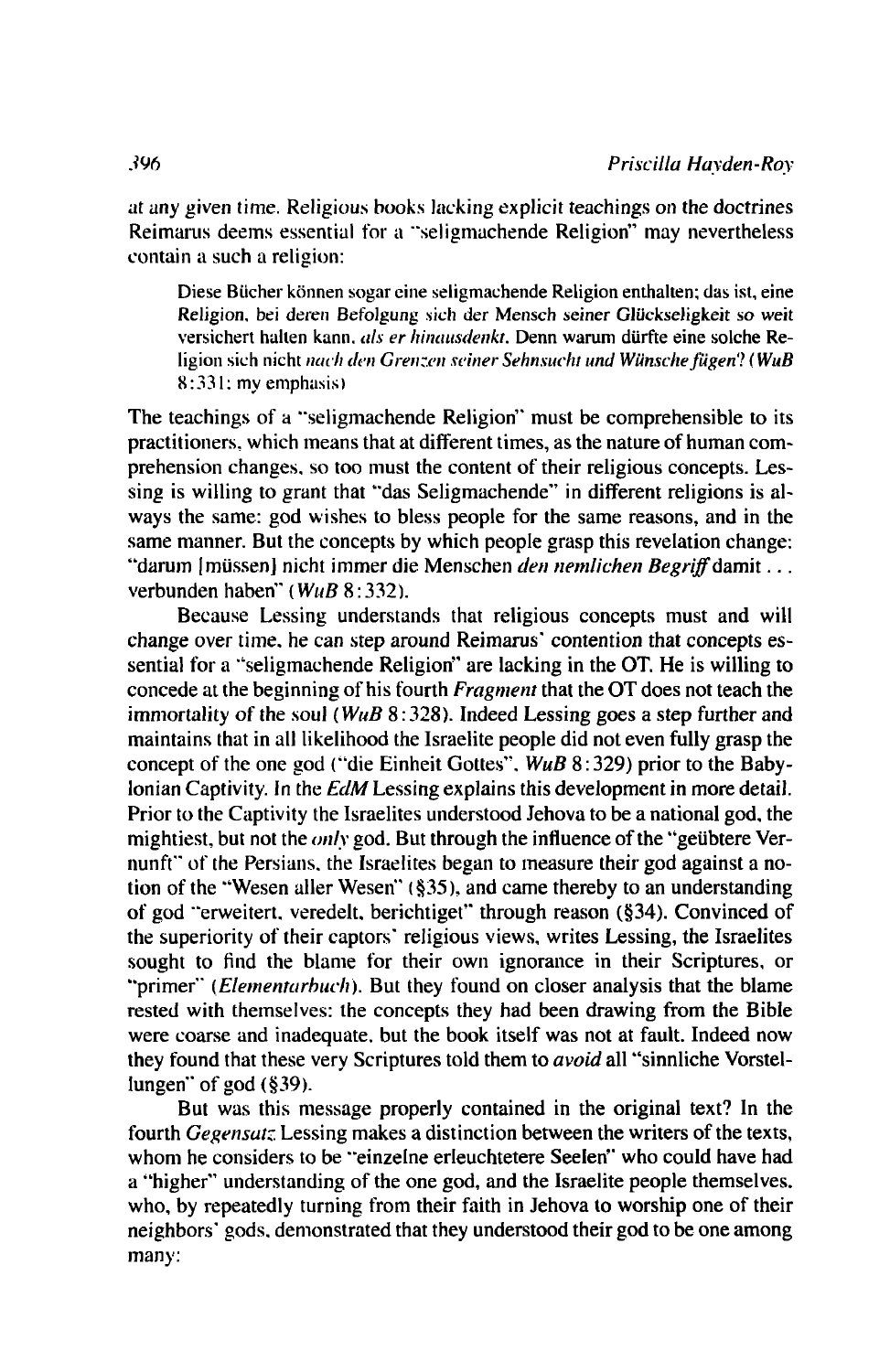**Man behaupte, das A.T. oder doch das Israelitische Volk, wie wir es in den Schriften des A.T. vor den Zeiten der Babylonischen Gefangenschaft kennen lernen, habe nicht einmal den wahren Begriff von der Einheit Gottes gehabt. Wenn man das Volk meinet, und einzelne erleuchtetere Seelen, dergleichen die heiligen Schriftsteller selbst waren, davon ausnimmt: so kann auch diese Behauptung zu einem hohen Grade von Wahrscheinlichkeit getrieben werden.**  ( **WuB 8: 328-329)** 

Perhaps the message was properly contained in the text, insofar as its enlightened author understood it, but in any case the text initially was interpreted by the people in terms of their coarse understanding. Lessing is not concerned to fix a single proper, static meaning to the text, as was Reimarus, but rather focuses on the text's hermeneutical flexibility, its ability to yield new interpretations. In the fourth Gegensatz he writes: "als es [das israelitische Volk] sahe, wie viel große unerkannte Wahrheiten in diesen Schriften lagen, oder sich hineinlegen ließen [...] ward es ein ganz andres Volk, und alle Abgötterei hörte unter ihm auf" (WuB 8:330; my emphasis). With this "oder" Lessing circumvents Reimarus' question of the proper meaning intended by the author. He looks rather to the historical development of new interpretations among the Israelites. Here he finds their understanding of god changed because their concepts were "refined": "Wenn diese plotzliche Veranderung, die kein Mensch leugnen kann, nicht durch den veredelten Begriff zu erklären, den es sich nun von seinem eignen Gotte machte: so ist sie durch nichts zu erklären" (WuB 8 : 330). Moreover Scripture, their Elementarbuch, presented no obstacle in this change. Reimarus asked if the doctrines required of a "seligmachende Religion" were to be found in the OT; his answer was no. Lessing answers the same question with a yes and no: "die Lehre von der Einheit Gottes [. . .] welche in den Biichern des A.T. sich findet, und sich nicht findet" (\$22). This paradoxical formulation embraces the hermeneutical flexibility Lessing wishes to find in the Biblical Elementarbuch: over time Biblical language will yield new, progressively refined interpretations. Later Lessing will make a similarly ambiguous observation in the second half of the EdM regarding the progress of NT exegesis:

**Sie [die neutestamentlichen Schriften] haben seit siebzehnhundert Jahren den menschlichen Verstand mehr als alle andere Biicher beschiiftiget: mehr als alle andere Biicher erleuchtet,** *sollte es auch nur das Licht sein, welches der menschliche Verstand selbsr hineintrug.* **(\$65, my emphasis)** 

Whether the enlightening exegesis can properly be ascribed to the text, based on the philological tools at the scholar's disposal, receives the same ambiguous answer from Lessing; he prefers to leave the question open. And whereas Reimarus considered an interpretation based on the projection of concepts learned elsewhere into the Biblical text to be illegitimate, for Lessing this process of projecting new meanings into the text is not only legitimate, but char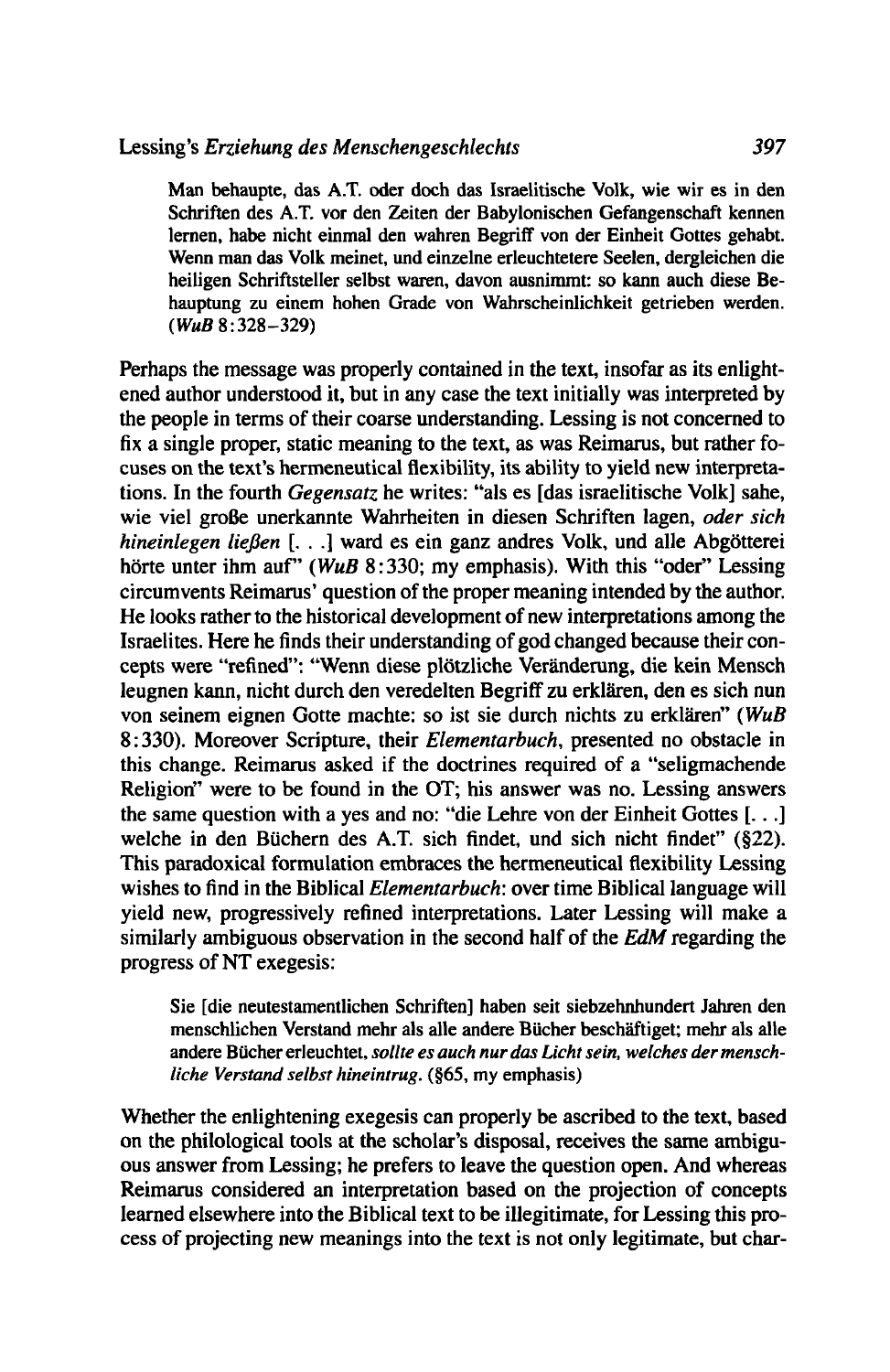acteristic of the progressive hermeneutical model he develops in the **EdM.** Is there a specific quality Lessing saw in the Biblical texts themselves which makes them more suited to receiving new. refined meanings?

Two characteristics of the texts of revealed religion make them particularly susceptible to the process of exegetical refinement: that they are historical accounts, and that their language is poetic. Let us first consider how Lessing understood historical accounts to lend themselves to this process. The problem of historical accounts as the basis for revelation is of pivotal iniportance in Reimarus' *Fragmente*, in Lessing's response in the *Gegensätze* and the *EdM*, and in the *Fragmentenstreit* that followed their publication. Again it is instructive to see how Lessing responds to the position Reimams initially defined in the *Fragmente*. In his second *Fragment* Reimarus contends that historical accounts must be judged "nach den Regeln einer glaubwiirdigen Geschichte" (*WuB* 8:231). A necessary criterion for consideration as a foundation for divine revelation is their credibility. their lack of error:

Eine einzige Unwahrheit. die wider die klare Erfahrung. wider die Geschichte, wider die gesunde Vernunft, wider unleugbare Grund-Sätze, wider die Regeln guter Sitten Iauft. ist genug. ein Buch als cine gottliche Offenbarung zu verwerfen. *iWuB* 8:231)

Reimarus' demonstration of the contradictions in the accounts of the parting of the Red Sea (third *Frugment)* and of the resurrection (fifth *Fragment)*  serves just this disqualifying purpose. But while the criterion of historical accuracy is necessary. it is not by itself sufficient: "Demnach geben alle die obigen Betrachtungen [concerning the reliability of the account] bloB solche Kennzeichen. daraus man die Sache wohl verneinen. aber nicht bejahen kann" *(WuB 8:231)*. Historical accuracy alone does not suffice, because not every historical account. assuming it were accurate. qualifies for this reason as divine revelation. In the course of his discussion, however, it becomes evident that no historical account can fulfill the qualification required of divine revelation. One fundamental problem. notes Reimarus in the second *Fragment*, is that historical accounts, when passed down from generation to generation. tend not to retain their credibility:

Wie viel muß nicht ferner in so manchen Jahrhunderten die Glaubwürdigkeit abnehmen; wenn einer, der dergleichen zu seiner Zeit von einem andern für wahr halt, solches seinen Kindern. die Kinder wieder seinen Enkeln. die Enkel seinen Urenkeln, und so weiter, erzählen? Da wird aus der allergrößten Glaubwurdigkeit eine Wahrscheinlichkeit. dann eine Sage. und zuletzt ein Marlein. **<sup>I</sup>WuB** 8: **193)** 

The distance of time between the historical account and the reader tends to make the account increasingly less credible. and to drift increasingly into the realm of fiction.

But Reimarus' rejection of historical accounts ultimately rests on his re-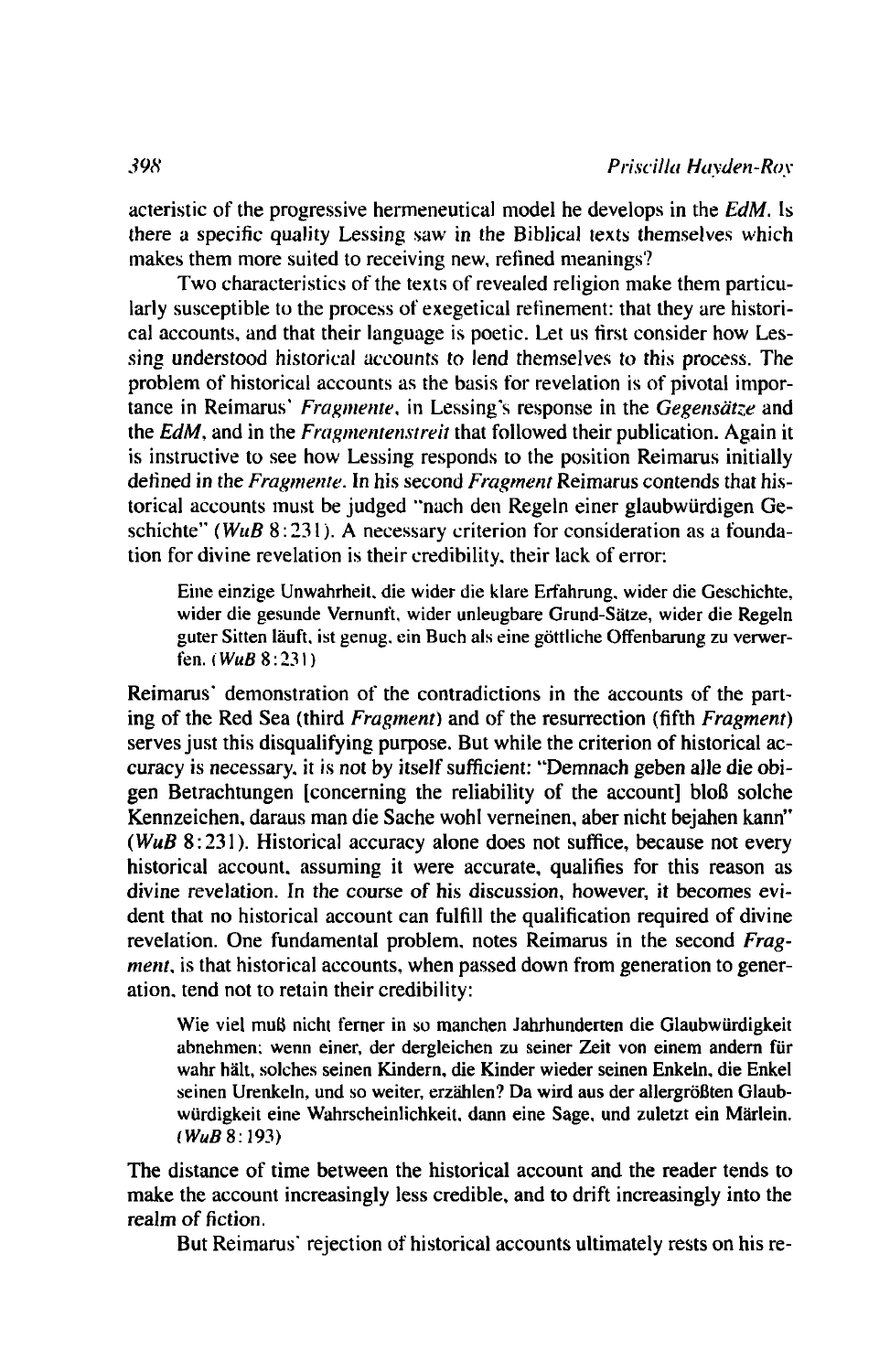jection of the notion of special revelation (acts of divine intervention, miracles, divinely inspired books) as a basis for true religion. Because revealed religion is mediated through language, and given to specific people at specific times, it fails to meet his requirement of universality. Barriers of language, intellectual development, origin, etc., must always prevent some people from receiving revelation as mediated through language and books. Reimarus concludes that only through a non-linguistic medium, the language of nature, can divine truths be communicated universally:

Es bleibt der einzige Weg, dadurch etwas allgernein werden kann, die Sprache und das Buch der Natur, die Geschöpfe Gottes, und die Spuren der göttlichen Vollkommenheiten, welche darin als in einern Spiegel allen Menschen, so gelehrten als ungelehrten, so Barbaren als Griechen, Juden und Christen, aller Orten und zu allen Zeiten. sich deutlich darstellen. *(WuB* **8:235)** 

Lessing's skepticism regarding historical accounts is also related to the mediacy of language, but unlike Reimarus, he does not wish to avoid the problem of mediacy with a natural theology, nor does he dismiss the notion of revelation. In "Über den Beweis des Geistes und die Kraft" (1777) Lessing articulates the problem of the mediacy of historical accounts as he sees it.<sup>4</sup> Had he himself experienced the miracles wrought by Christ and his followers immediately, Lessing writes, he would have "willig meinen Verstand dem Seinigen unterworfen" (WuB 8:439), and espoused belief in him. But when the account is interposed between the event and the recipient, i.e. when the event becomes an historical truth rather than a directly experienced event, it loses its power to convict: "die Nachrichten von erfullten Weissagungen und Wundern sollen durch ein Medium wirken, das ihnen alle Kraft benimmt" ( WuB 8 : 440). Moreover, objects Lessing, to infer from historical truths a "completely different class" of truths, namely ethical and metaphysical truths, would constitute a logical error, a "metabasis eis allo genos," or "crossing over to another kind."5 Historical truths cannot be the foundation of rational truths: "[Z]ufallige Geschichtswahrheiten können der Beweis von notwendigen Vernunftswahrheiten nie werden" ( **WuB** 8 : 44 1 ).

But Lessing does not therefore reject language as the medium of revelation, as Reimarus did. Rather he focuses on the *rhetorical impact* of linguistically mediated historical accounts, and places this in the service of revelation. Stated baldly, when read as a fable, as fiction, the Bible has more power to convince than when read as an historical account. Before discussing this thesis in the context of the *EdM,* let us first turn to an earlier work, Lessing's "Abhandlung iiber die Fabel" (1759), where Lessing had already considered a similar problem, the rhetorical efficacy of the fable vs. the historical example. In this text he disputes Aristotle's claim that historical examples have more power to convince than fables ( $WuB$  4:375). He argues that if the recipient has not experienced the event himself, then only the "innere Wahrscheinlichkeit" of the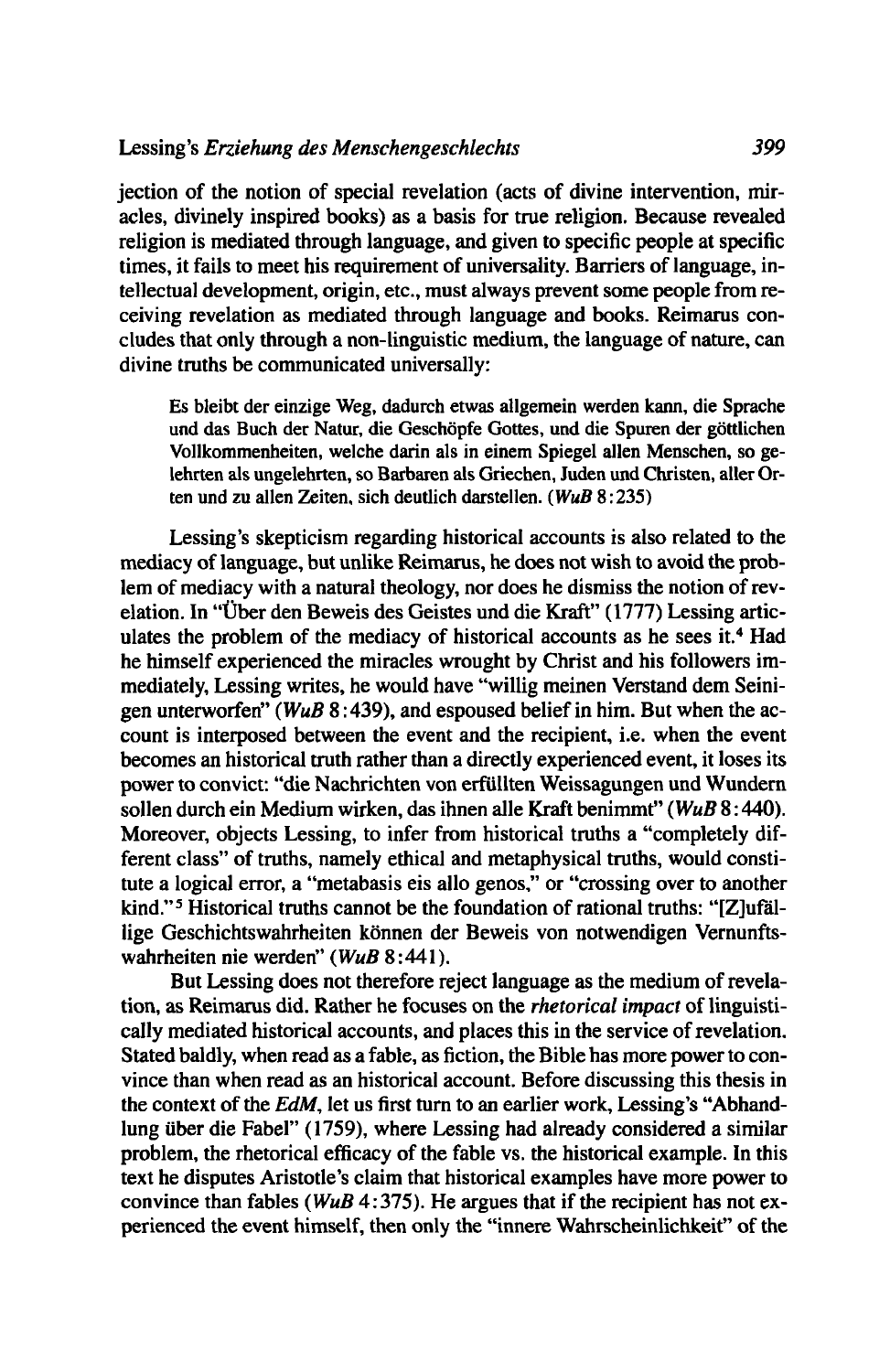account. i.e. the degree to which the account accords with what the recipient knows about the world. will convince him of its truth. But at this point the historical account no longer is judged according to its correspondence to the actual event (an impossibility, since the event lies in the past), but according to the same standard as a fictional text: does the story make sense, does it seem plausible'? It terms of its ability to convince the reader. the historical account now competes on equal footing with fiction:

Da also einzig und allein die innere Wahrscheinlichkeit mich die ehemalige Wirklichkeit eines Falles glauben macht. und diese innere Wahrscheinlichkeit sich eben so wohl in einem erdichteten Falle finden kann: was kann die Wirklichkeit des erstern für eine größere Kraft auf meine Überzeugung haben, als die Wirklichkeit des andern? (*WuB* 4:375)<sup>6</sup>

Indeed. Lessing goes one step further and suggests that the fable even has some advantages over the historical example. insofar as its author can shape the narrative of the event with its rhetorical impact in mind. whereas the author of the historical example is restricted by the historical events themselves, which frequently are, in the mind of the recipient, unlikely. and therefore incredible ( **WuB** 4:375-6). When considered in terms of the narrative's power to convince the recipient, the fable offers advantages over the historical example.

This insight bears directly on Lessing's approach to Biblical exegesis in the *Gegensarze* and the *EdM.* Here we see that Lessing suspends the question of the historical veracity of the Biblical account, and points alternatively to the possibility of reading the Bible as a poetic text. For example. in the first *Gegensatz* Lessing notes that the Genesis account of original sin relates "entweder die erste traurige Erfahrung. oder erteilet das schicklichste Beispiel" of the power of sensual desires. "Factum oder Allegorie," he continues, "in dieser Macht allein liegt die Quelle aller unserer Vergehungen" (WuB 8:317). Whether we are dealing with fact or allegory is immaterial. Both are accounts. literary media, and as such are equally able to convince the reader. If the account of original sin is invented. then felicitously so. says Lessing, offering "das schicklichste Beispiel." As fiction it is equally capable of mediating a message, regardless of whether the reader reads the account as historical or as a "Märlein." For those more distanced from the account their ability to read the text as an allegory even facilitates understanding, since the question of historical veracity no longer casts doubt on the reliability of the account. Nor is this reader forced to commit the error of *nretabasis,* since fiction does not pretend to "prove" rational truths with an appeal to historical veracity.

In the *EdM* Lessing enlarges on this theme when discussing how abstract concepts can be intimated in the "coarse" language of the Bible. Abstract concepts are cloaked *(eingekleidet)* in "Allegorien und lehrreiche einzelne Fälle, die als wirklich geschehen erzählet werden" (\$48). For example, the story of the forbidden fruit in Genesis presents an abstract concept—the cause of moral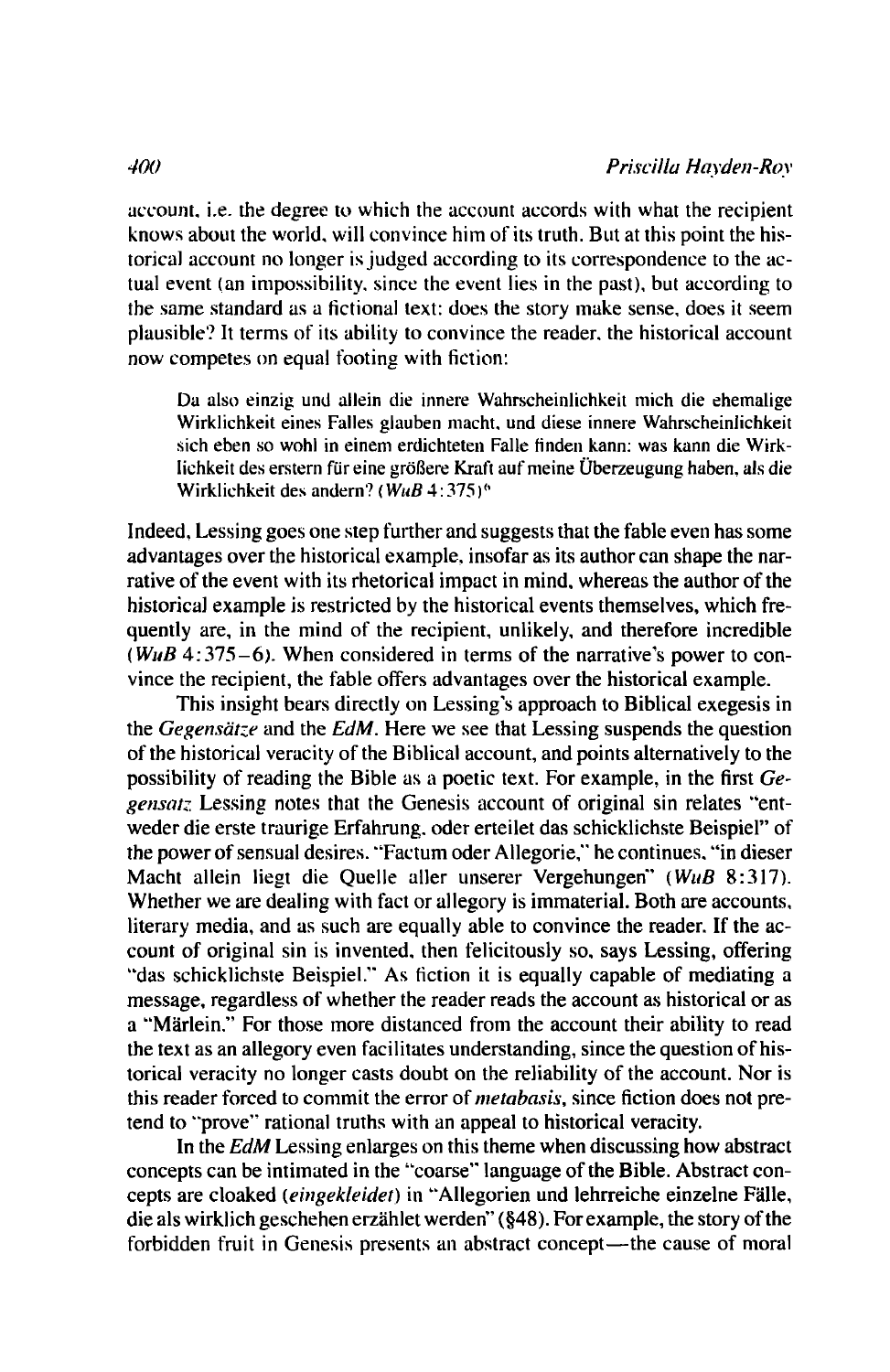evil-as an historical account. At a certain point, when the events, should they ever have occurred, have receded to the point where they can neither be proved nor disproved, the account inevitably drifts to allegory. But precisely because it *can* drift, it can retain its rhetorical effectiveness, even if lacking a claim to historical veracity.

Thus historical accounts. because they tend to drift towards allegory, are peculiarly well-suited for the *Elementarbuch* of revelation. The more coarse understanding is generally also chronologically closest to the historical event and thus receives revelation immediately, as a concrete, specific event. With time the historical account loses its immediacy. But the cognitive level of its readers also eventually rises, so that they are able to read the account as a fable, "refining" it by extracting from it the abstract concept contained in (or projected into) it. The drift of Biblical texts from historical account to fable thus is not a reason for rejecting them, as Reimarus argued, but rather constitutes a necessary step in mediating rational truth: when read as fiction the Bible is more capable of yielding these higher truths than when read as an historical account.

Another characteristic of the Biblical *Elementarbuch* which is closely related to how its historical accounts tend to drift to allegory, is the text's semantic flexibility due to its metaphorical or poetic nature. Revelation is metaphorical "Einkleidung" of truths which, at least at the historical moment when they are received as revealed truth, exceed the understanding of those receiving them. Lessing describes the ancient Hebrews as "coarse" (§ 1 **1,** 16, 18, **27),** "unskilled in abstract thought" *(ungeschickt zu abgezognen Gedanken,*  **16),** sensuous *(sinnlich, 943).* Only through exposure to the Persians did they come to reject all sensate representations of god *(sinnliche Vorstellungen, \$39)* and embrace truths accessible only through exercising the reason. This cognitive development from sensate to rational cognition, of central importance to the entire *EdM,* itself is situated within the teleological framework of Wolffian semiotics. To summarize briefly, sensate representations, produced by the lower faculties of cognition, lie below the threshold of rational (also referred to as "symbolic") cognition. Through a process of analysis, sensate representations become first clear (as opposed to obscure), then distinct *(deutlich)*  as opposed to confused *(undeutlich, verworren)*. The transition from clear to distinct representations marks the passage from intuition *(Anschauung)* into the realm of rational, symbolic cognition, and is facilitated through the use of signs (language), which arbitrarily fix representations for the purpose of recall and communication. Distinct representations fixed in the form of language are required for higher forms of thought such as abstraction, forming judgments, and syllogistic argumentation. This developmental model of cognition, which applies both to individual and cultural-historical development, itself rests in yet a larger, theological context. Rational cognition ultimately is measured against. and is to approximate divine knowledge.'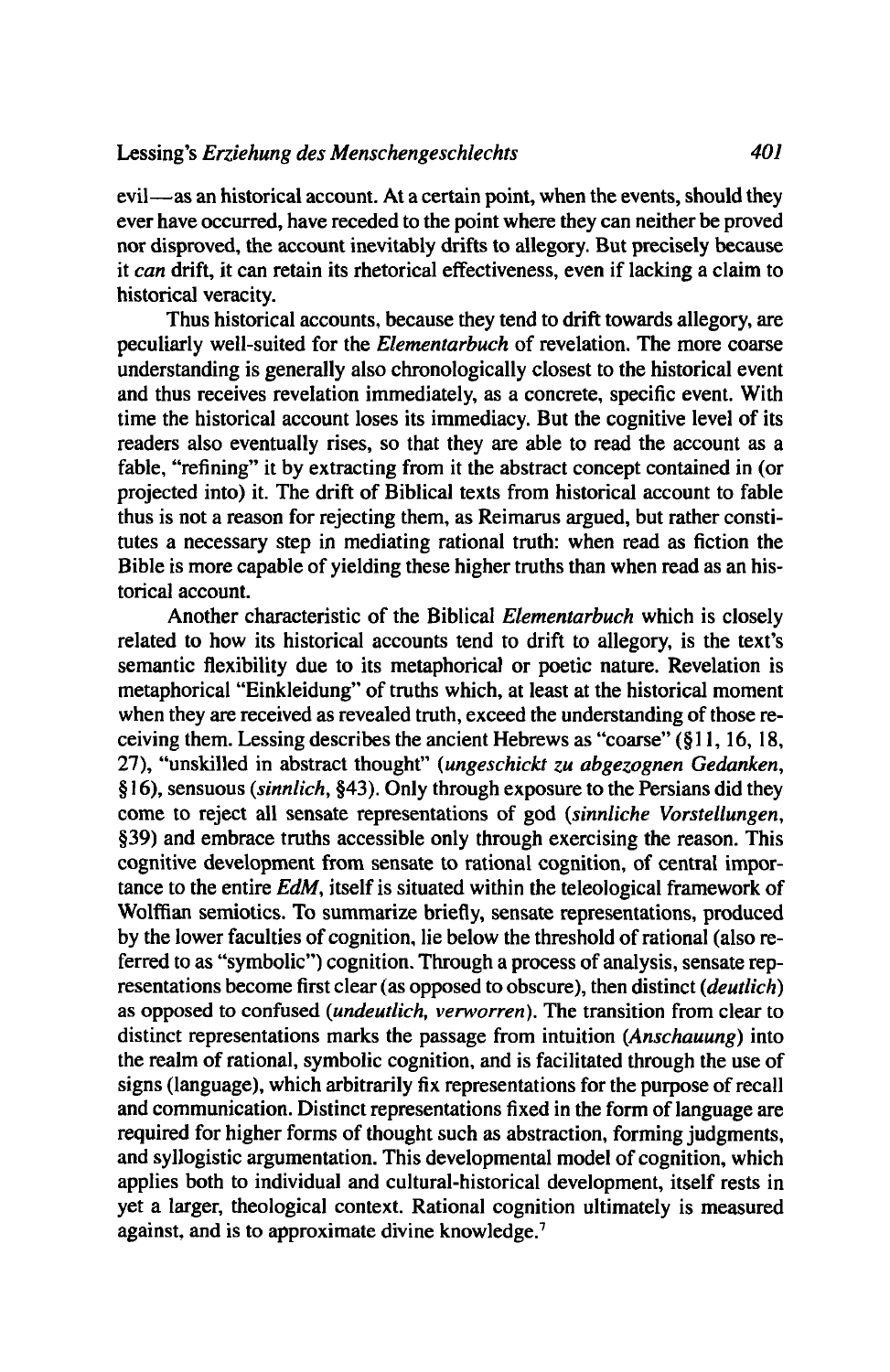1 would contend that Lessing's *EdM* on many levels draws on this Wolffian model. most broadly in its historical-philosophically conceived model of progressive cognition." also in the nature of the cognitive development described. and finally in his conception of this cognitive development in terms of the transition from confused to distinct representations. In the first *Gegensatz* Lessing discusses the Genesis account of the fall using terminology drawn from this Wolffian model:

**Mit einem Worte; die Macht unsrer** *sinnlichen* **Begierden, unsrer** *dunklen Vor* $stellingen$  über alle noch so *deutliche Erkenntnis* ist es, welche zur kräftigsten **Anschauung darin gebracht wird.** ( **WuB 8: 3 17.** my **emphasis)** 

The problem of original sin is conceived not in theological, but in cognitive terms: obscure representations hold sway over distinct knowledge. The shortcomings of the ancient Hebrews in the *EdM* are also of a cognitive nature: they are unskilled in abstract thought **(8** 16).

Lessing is also drawing here on the context of aesthetic philosophy based on Wolff. first formulated by Baumgarten in his *Aesthetica* (1750-58). but elaborated upon extensively by Lessing's contemporaries (for example Georg Friedrich Meier and Moses Mendelssohn). and by himself. The aesthetic philosophy produced by these thinkers operated within the Wolffian "representational theory-type."<sup>9</sup> but focused increasingly on the cognitive advantages to be found in sensate representations and sensate cognition. Sensate representations. precisely because they are unanalyzed and therefore not yet precise and discrete. are understood to have the advantage of richness of meaning. what David Wellbery has called "contentual repleteness." **lo** I would argue that in the *EdM* this notion of the contentual repleteness of sensate representations informs Lessing's understanding of how cognitive progress can occur through an engagement with the images and historical accounts of the Bible. On the one hand the coarser, sensate cognition is able to grasp the text as a representation of something sensate. But because the image itself is rich with meaning. it engages the person and encourages him to explore the plethora of meanings within the image. and so leads him to higher forms of thought, eventually to the point where he can comprehend the image as a metaphor pointing to an abstract. non-sensate truth. Herein lies what Lessing refers to the "positive perfection" (\$47) of the Bible as a good primer.

In the *EdM* Lessing sets forth a series of rhetorical and stylistic characteristics of the OT, which in each case encourages the reader to initiate the process of conceptual refinement by thinking beyond the literal meaning of the text. The reader interprets the OT as a poetic or metaphorical text. and by exploring the many possible meanings its stories and images could signify, eventually comes to the "refined" rational truth that Lessing understood to be its hermeneutical telos of the text. For example Lessing refers to "preliminary exercises" (*Vorübungen*, §43), such as the formulaic expression that god would punish the children for the iniquities of the parent to the third and fourth gen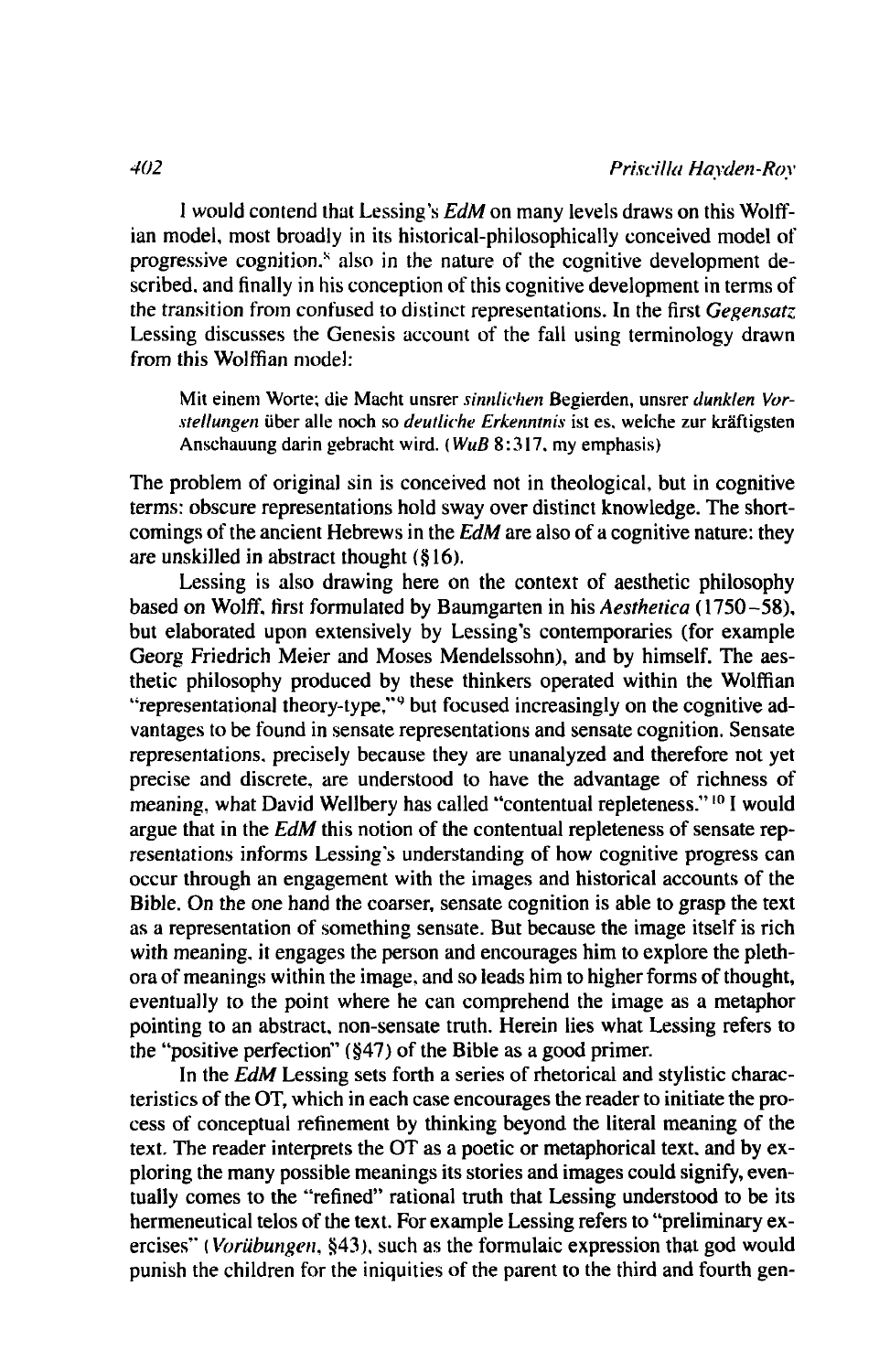erations. Such an expression prods the understanding to think of the consequences of one's action after one's death, the first step in conceiving the immortality of the soul. An "allusion" *(Anspielung,* 945) stimulates one's curiosity, raises a question regarding the real meaning behind the expression. For example, the OT expression that the dead were "gathered unto their forefathers" can point beyond the concrete meaning (they were buried with the bones of their ancestors) to a metaphorical signification, an allusion to an eternal afterlife. Lessing's definition of a "sign" (Fingerzeig, §46) lends particular emphasis to the developmental process whereby a more abstract meaning emerges from a concept originally understood in concrete terms: "Einen *Fingerzeig* nenne ich, was schon irgend einen Keim enthalt, aus welchem sich die noch zurückgehaltne Wahrheit entwickeln läßt" (§46). We discussed above how historical accounts come to be understood to signify abstract concepts; Lessing refers to this device as "cloaking" *(Einkleidung, §48)*, again suggesting how a true, rational meaning emerges through the shedding of external, sensate meaning. Finally Lessing discusses the OT's style as "bald plan und einfailtig, bald poetisch, durchaus voll Tavtologien, aber solchen, die den Scharfsinn iiben, indem sie bald etwas anders zu sagen scheinen, und doch das nemliche sagen, bald das nemliche zu sagen scheinen, und im Grunde etwas anders bedeuten oder bedeuten können" (§49). Here again we see the "contentual repleteness" of metaphorical, poetic language: precisely because it does not operate with logical, distinct concepts, precisely because its language opens up to a range of meanings, it facilitates the growth and development of a childlike understanding into the adulthood of rationality, as a good primer should.

The process of refining the metaphorical language of Scripture is not limited to the OT, nor is it yet completed, according to Lessing. In the second half of the *EdM* (1780) Lessing addresses how the process he described in the first 53 paragraphs can be applied to the NT. Thus he asks concerning NT exegesis: "könnten in diesem **[NT]** nicht noch mehr dergleichen Wahrheiten vorgespiegelt werden, die wir als Offenbarungen so lange anstaunen sollen, bis sie die Vernunft aus ihren andern ausgemachten Wahrheiten herleiten und mit ihnen verbinden lernen?" (\$72). In the concluding paragraphs of the 1780 edition of the *EdM* Lessing offers tentative, hypothetical suggestions for how a refining exegesis might proceed. Perhaps the NT doctrine of the "eternally begotten son of god" could be a coarse metaphor for the philosophical concept of self-reflecting transcendental unity. Perhaps the *satisfactio* doctrine should be understood as god's willingness to give humankind a moral law, despite their moral weakness, and to forgive all violations of this law in consideration of his son, i.e. in consideration of the "selbständigen Umfang aller seiner Vollkommenheiten, gegen den und in dem jede Unvollkommenheit des Einzeln verschwindet" (\$75).

Lessing puts forward these interpretations as non-binding suggestions, because at this juncture in history the poetic language in question still is indistinct, its rational meaning not yet wholly comprehensible to the reason. As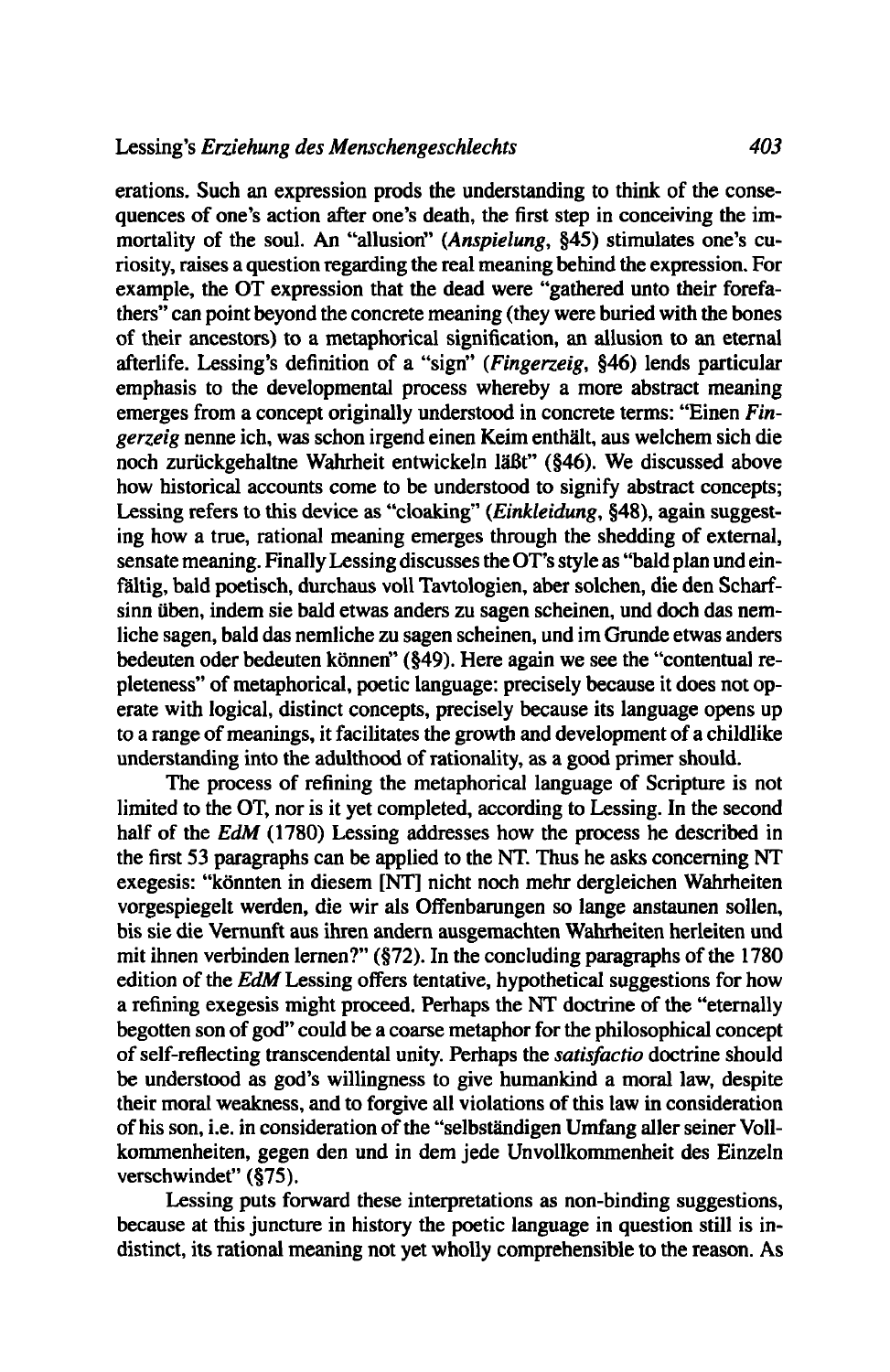a good *Elementarbuch* the Bible is receptive to the interpretive possibility of rational truths, and in the process of time these truths establish themselves as universal. Lessing (or more precisely the "fictive" author of the EdM) tentatively assumes here the role of one of the "privileged souls" of history, who by means of a more highly developed faculty of reason, are able to see the "greater light" more clearly than their contemporaries ( $W \mu B 8:331$ ). The subjectivity and emotionality of the concluding paragraphs underscore Lessing's determination not to dogmatize, his intention to keep these speculative, hypothetical interpretations in the realm of possibility, not necessity. But it is his understanding of the polysemic richness of metaphorical, sensate language that allows him to assume this role in the first place. This model of hermeneutical development and change stands in sharp contrast to Reimarus' views, for whom the persistent existence of competing interpretations of Scripture constitutes one of the most important reasons for rejecting these same Scriptures as the basis of a universal religion for humankind. The mediacy of language in general, and the problems associated with it, lead Reimarus finally to reject revelation through the written text as an appropriate means for god to communicate the "Mittel der Seligkeit" (WuB 8:235) to humankind. Univocal signs, he believes, are to be found only in a non-linguistic medium: "Es bleibt" der einzige Weg, dadurch etwas allgemein werden kann, die Sprache und das Buch der Natur" (WuB 8:235). Lessing, on the other hand, constructs his hermeneutics on the principle of the linguistic mediacy of the Biblical text, and then exploits its ability to generate multiple meanings (the very quality that led Reimarus to reject it) in order to formulate a notion of evolving, progressive interpretation.

But the polysemic nature of the poetic, metaphorical language of the Biblical Elementarbuch is not an end in itself for Lessing, but rather facilitates the progression towards rational thought. Once this goal is reached, the Elementarbuch has served its purpose. It is time to move on to the next level of revelation (in the case of the OT, this was the teaching of the "better pedagogue," Christ). At this point persistent and exclusive engagement with the old Elementarbuch can be detrimental, argues Lessing:

Aber jedes Elementarbuch ist nur für ein gewisses Alter. Das ihm entwachsene Kind länger, als die Meinung gewesen, dabei zu verweilen, ist schädlich. Denn um dieses auf eine nur einigermaßen nützliche Art tun zu können, muß man mehr hineinlegen, als darin liegt; mehr hineintragen, als es fassen kann. Man muß der Anspielungen und Fingerzeige zu viel suchen und machen, die Allegorien zu genau ausschütteln, die Beispiele zu umständlich deuten, die Worte zu stark pressen. Das giebt dem Kinde einen kleinlichen, schiefen, spitzfindigen Verstand; das macht es geheimnisreich, abergläubisch, voll Verachtung gegen alles Faßliche und Leichte. (§51, my emphasis)

As we have seen, Lessing grants Biblical exegesis considerable flexibility, allowing "refined" concepts to supplant the coarser interpretations of earlier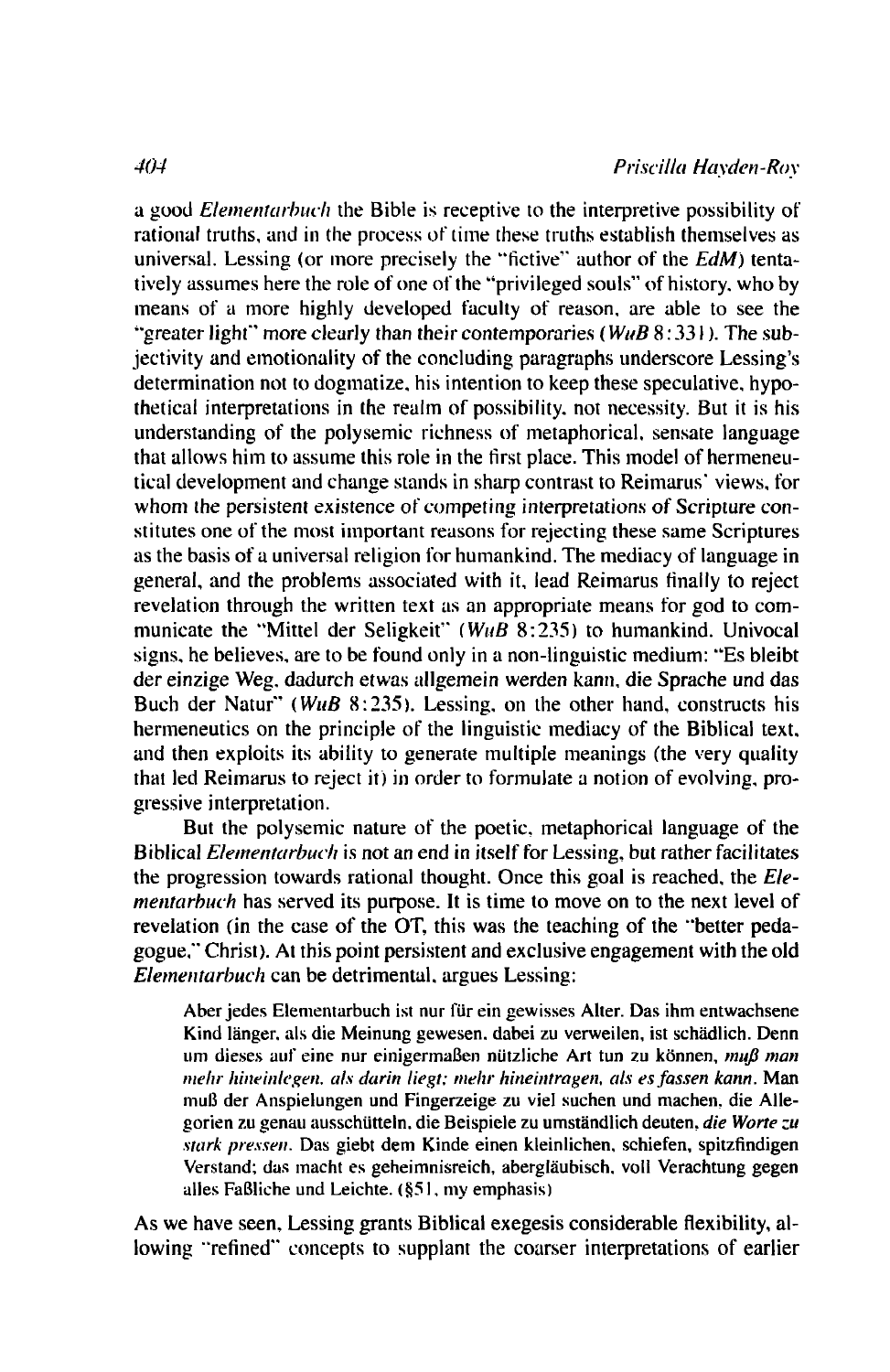readers. But at the point where allegorizing becomes forced, says Lessing, where "more is being projected into the words than they can contain," at that point the *Elementarbuch* becomes passé. Lessing is referring here to rabbinic commentaries of the Torah (\$52). which Lessing and many of his Enlightened contemporaries felt were fanciful, forced, or obscure. In the fifth *Fragment*  Reimarus argues similarly that after the Babylonian Captivity the tendency existed to varying degrees among the Jewish sects to bring new doctrines into accord with the Hebrew Scriptures: "[sie] erfunden [. . .] eine Art allegorischer, mystischer, symbolischer, ja cabbalistischer Auslegung der Schrift, welches eine Kunst ist, aus allen alles zu machen, und aus der Schrift zu beweisen, was man nur will" (*WuB 8:275*). Reimarus disallows this sort of interpretation, as we have seen above, because by projecting a later concept into the text it distorts the text's proper meaning. Lessing does not share Reimarus' *reason* for rejecting this sort of interpretation. But he agrees with Reimarus that such an interpretation (where more is being projected into the words than they can contain) exists, and he, too, rejects it. His reason for rejecting it follows out of the progressive hermeneutical model underlying the *EdM.* Once a people reaches the stage where a certain body of rational truths is comprehensible as such, then it is no longer profitable for them to continue drawing these truths from their "Elementarbuch." It is exhausted as a pedagogical tool, its metaphorical language has been refined by its readers, who now are to move on to the next revelatory dispensation, which, again, presents the reader with a new set of metaphorical images. Using these new images, the mind once again "exercises"<sup>11</sup> itself, and the process of education through exegetical refinement begins anew. The exegetical process remains the same, progress is constantly being won in the form of the rational concepts, the "Vernunftwahrheiten," refined from metaphorical language over time through this exegetical process.

Can we speak here of a hermeneutical teleology that progressively devours the polysemy of metaphorical language, at the same time devouring the authority of revelation,<sup>12</sup> and whose telos is reached with the establishing of universal cognitive autonomy (when revelation has become obsolete) and universally non-metaphorical language? This is indeed the process Lessing puts forward as a hypothetical possiblity in \$72 of the *EdM:* 

**So wie wir zur Lehre von der Einheit Gottes nunmehr des Alten Testaments entbehren konnen; so wie wir allmahlich, zur Lehre von der Unsterblichkeit der**  Seele, auch des Neuen Testaments entbehren zu können anfangen: könnten in **diesem nicht noch rnehr dergleichen Wahrheiten vorgespiegelt werden, die wir als Offenbarungen so lange anstaunen sollen, bis sie die Vernunft aus ihren andern ausgemachten Wahrheiten herleiten und rnit ihnen verbinden lernen?** 

Certainly it would be difficult at first glance to reconcile the above envisioned progression towards human perfection with the familiar truth parable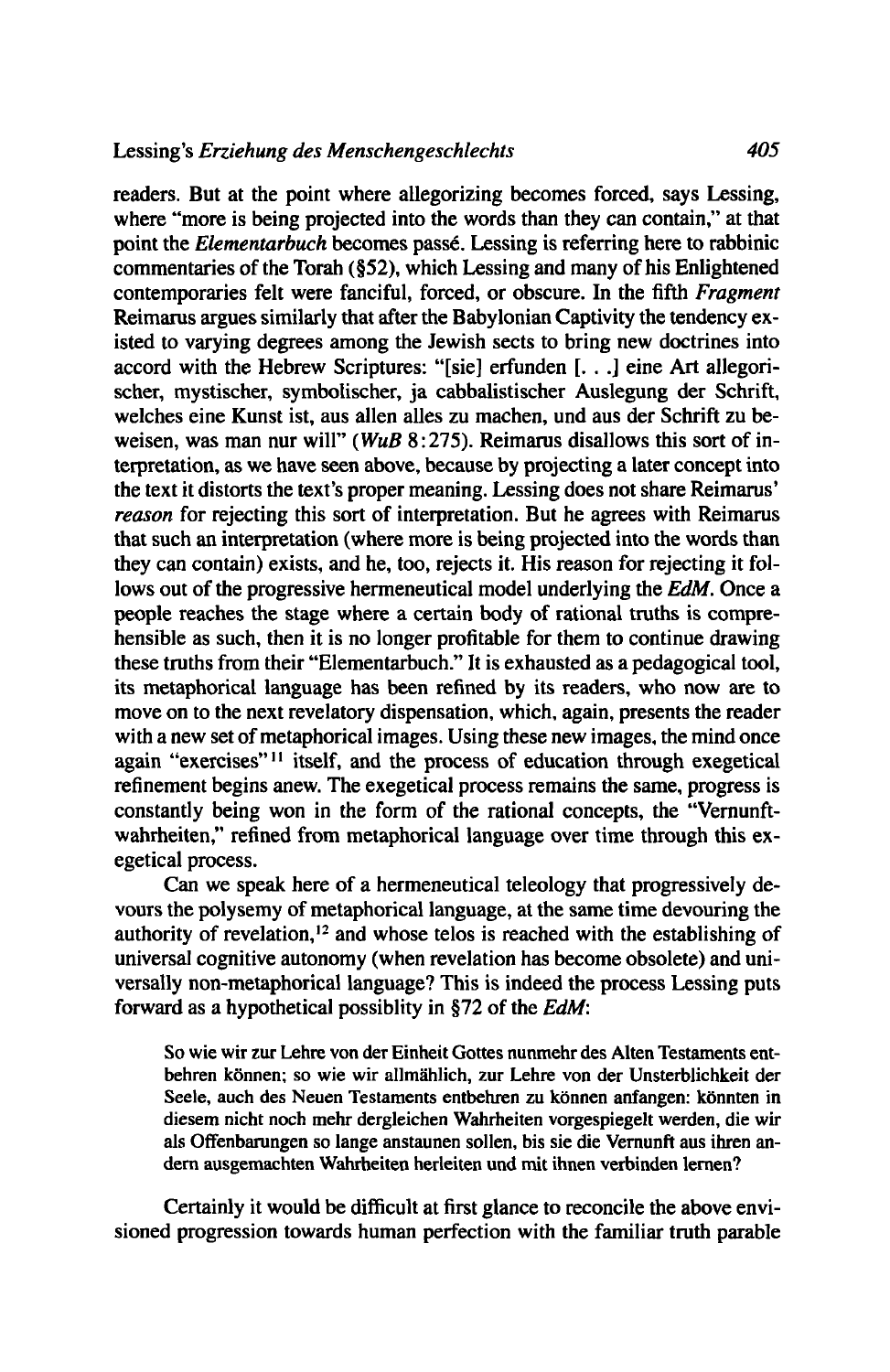in the *Duplik* (1778), where humankind's perfection is said to lie not in owning (or presuming to own). but in striving after truth **(WuB** 8:510). But on closer examination we find the two positions are not that far apart. In his forward to the 1780 edition of the *EdM,* Lessing imagines the author of the *EdM*  standing on a hill, a place of elevated vision "von welchem er etwas mehr, als den vorgeschriebenen Weg seines heutigen Tages zu iibersehen glaubt" ( **W14B**  10: 74). The claim is tentative; Lessing does not maintain in absolute terms that the author of the *EdM* perceives more than his contemporaries. but relativizes the authority of his vision with the verb "believes." We find similar hesitancy in the later paragraphs of the *EdM* itself. While the first paragraphs are delivered systematically and soberly, the tone in the concluding paragraphs becomes increasingly subjective. tentative, and emotional, as the narrator attempts a sketch of the future. Moreover his language is not characterized, as one might expect. by increasing clarity and abstraction of concepts as would mirror the linguistic goal he was describing, but turns itself increasingly to metaphor.<sup>13</sup> When facing the future, the author of the *EdM*, despite his slightly elevated position on the hill, has much the same cognitive limitation regarding truth as the narrator of the truth parable. He does not exhaustively know truth. indeed he cannot know how those still "cloaked" concepts of the NT ultimately will be uncovered by human reason. The process of uncloaking. of refining metaphorical language into rational concepts. continues into the future, and the end point-universal cognitive autonomy, universally distinct, non-metaphorical language-withdraws to such an extent into the future ("1st nicht die ganze Ewigkeit mein?" \$100) that in practical terms human history will be occupied with the search for, rather than the possession of truth. And while truth presents itself to humankind in the form of fictions and metaphors, which with time are refined and become comprehensible in the form of rational truths, truth itself must be regarded as so replete with meaning as never to be wholly consumed by this process. Herein lies the continued legitimate role that parables, fictions, metaphorical language-what Goeze decried as Lessing's "Theaterlogik"--has to play in the process of the "education of humankind." Being ever refined (and rendered obsolete). poetic language exercises human cognition towards increasing rationality: but due to the nature of truth itself. whose repleteness is exhausted only in eternity. poetic language remains an abiding necessity.

## **Concluding Remarks**

Helmut Thielicke, by his own account, first brought to the fore the problem of Lessing's own position within the system of thought developed by the *EdM,*  pointing out that Lessing did not place himself at the end of the development, in possession of ultimate truth, but rather within the process itself, as one for whom the goal lies "in 'unendlicher Ferne', wohl im Ahnen erfaßbar, aber nicht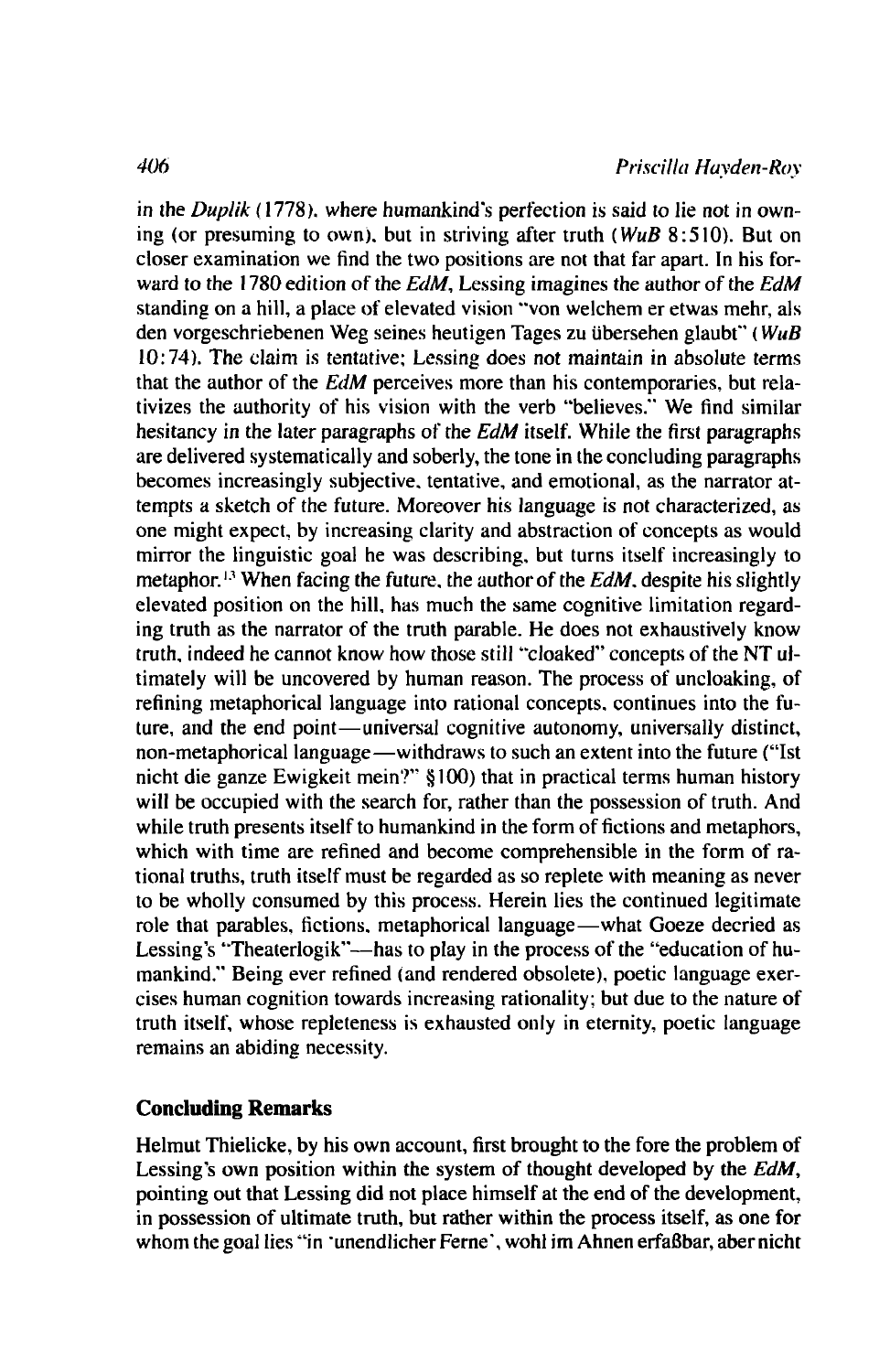deutlich zu sehen." **l4** With this insight Thielicke offers a helpful approach to the vexing problem of "exoteric" vs. "esoteric" language, subject of persistent wrangling among Lessing's interpreters: "Auch *er* [Lessing] ist noch im Warten und Fragen begriffen. Damit ist Lessing auch im eigenen Denken noch einem exoterischen Rest verfallen, dem erst eine ferne Zukunft beizukommen vermag (die ihm selbst nicht zur Verfügung steht)."<sup>15</sup> The relationship between the terms "exoteric" and "esoteric" parallels the relationship we have discussed above between metaphorical language and the rational truths one can refine from them. By understanding Lessing's position within, rather than beyond the process of human education, Thielicke is able to discuss how Lessing places himself cognitively (to the degree that ultimate truth withdraws from his grasp) *within* the confines of exoteric language, language still "cloaked" with metaphor. When facing imponderables, the human mind must avail itself of exoteric language, whose metaphors and fictions **are** able to signify a truth still not understood in terms of distinct concepts. **A** theological interpretation such as Thielicke's, which argues for the presence of transcendent truth as the source of revelation in the *EdM,* and a reading such as Thomas Althaus's, which argues that the "Eigentliche" or esoteric meaning of the *EdM* lies in its metaphoricity, its "uneigentliche" language, find agreement (despite all obvious differences) in their mutual recognition of Lessing's position within, rather than beyond, the process of the search for truth.<sup>16</sup>

At the beginning of his Aesthetica Baumgarten anticipates that some will object to his new science because it has "confused" representations as its object, as opposed to the distinct representations of the reason, by saying: "Confusio mater erroris." Baumgarten counters: "sed conditio, sine qua non, inveniendae veritatis, ubi natura non facit saltum **ex** obscuritate in distinctionem. Ex nocte per auroram meridies. [. . .] non commendatur confusio, sed cognitio emendatur, quatenus illi necessario admixtum est aliquid confusionis."I7 Aesthetics takes up its peculiar place on the path between the night of obscure representations and the day of distinct, rational representations; it is the science. of cognitive twilight. In his foreword to the 1780 edition of the *EdM* Lessing avails himself of the same image of twilight: he imagines the author of the *EdM* gazing into the distance which "ein sanftes Abendrot seinem Blicke weder ganz verhiillt noch ganz entdeckt" **(WuB** 10: 74). He, too, will avail himself of the aesthetic realm, of poetic, metaphorical language that is neither completely cloaked nor uncloaked, in describing the journey. And while the "journey," the "education," even the "enlightening" **are** metaphors, indeed, while the entire text remains intractably —and intentionally — dependent upon and confined within the realm of metaphorical language, this is not because of some fundamental skepticism regarding the existence or possibility of truth, but because the goal of truth withdraws from the comprehension of the one journeying towards this goal.

In considering the hermeneutical model employed by Lessing in the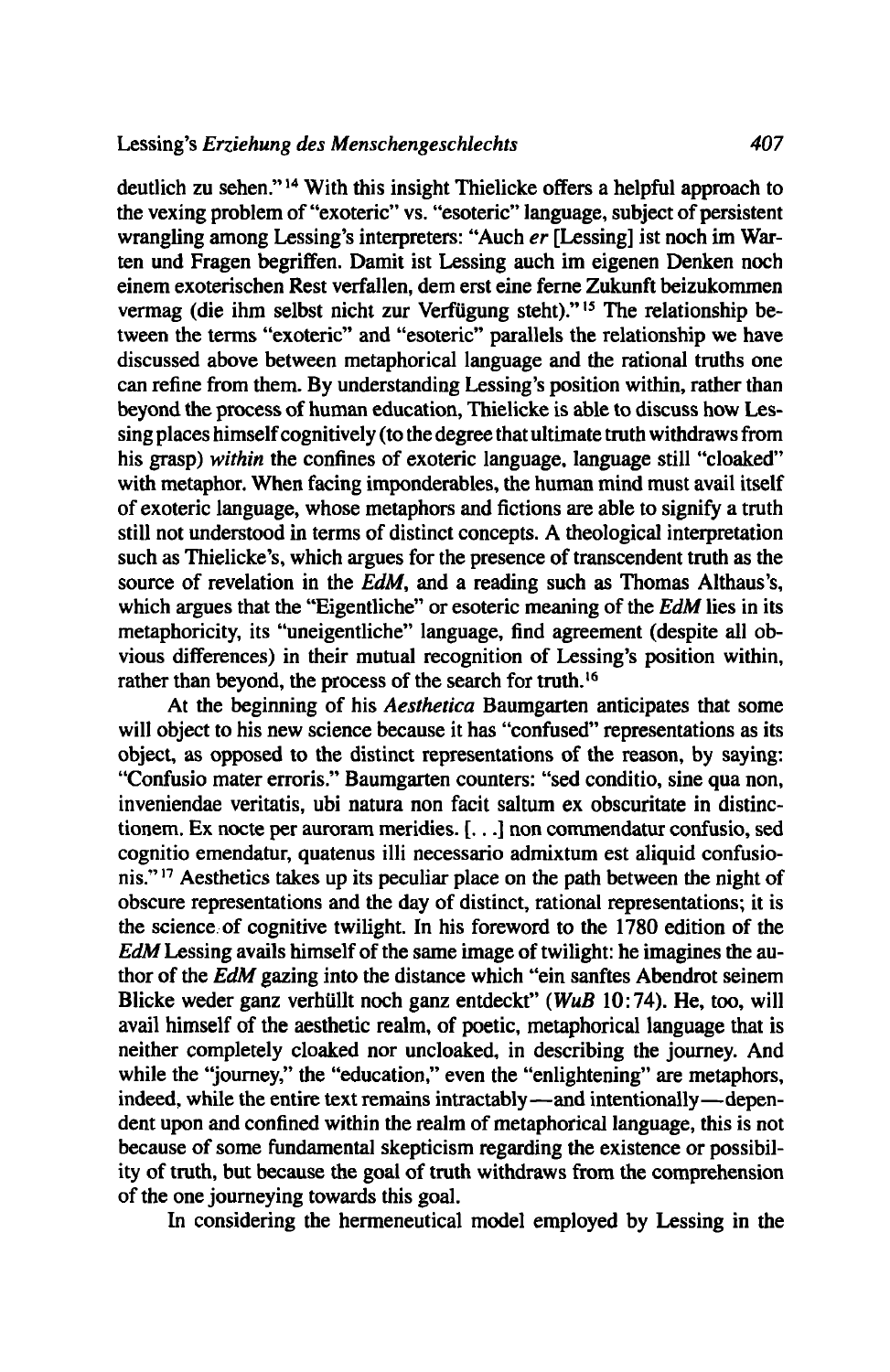EdM it is important to recall the philosophical context in which this model was developed. Both the flexibility of Lessing's model, as well as the teleological restrictions he placed upon it, have their roots in the cognitive model found in Wolff's semiotics, which then was applied to a philosophy of aesthetics by Baumgarten. To stress the metaphorical flux of Lessing's model to the exclusion of its rational telos, or vice versa, is to distort the model and to overlook the intellectual context in which it is embedded.

<sup>1</sup> See Reimarus' fourth *Fragment*. 1 will discuss this passage in more detail below. All citations of works by Lessing and Reimarus are taken from Gotthold Ephraim Lessing, Werke und Briefe in zwölf Bänden. Ed. Wilfried Barner et al. (Frankfurt: Deutscher Klassiker Verlag, 1985-2001); cited here as  $WuB$ . See the reference to Reimarus' fourth *Fragment* in  $WuB$  8:275. References to EdM are noted with paragraph number only; I have cited from the 1777 partial edition (WuB 8:333-346), rather than the complete 1780 edition (WuB 10:74-99), when discussing first 53 paragraphs.

Die theologische Censur wollte den Druck zwar weder verhindern, noch unterdrücken, aber doch nicht ihr 'vidi' darunter setzen, welches man einem christlichen Theologen auch nicht so übel nehmen kann. Der Verleger hielt sich aber dadurch gegen alle Verdrießlichkeit nicht genug gedeckt, und so nahm es mein Bruder wieder nach Wolfenbüttel, und schickte daraus die bösen Fragmente in die Welt." WuB 8:854, cited from Karl Lessing, Gelehrter Briefwechsel zwischen Johann Jacob Reiske. Moses Mendelssohn und Gotthold Ephraim Lessing. Teil 1. (Berlin, 1789) 318-323.

<sup>3</sup>Wilfried Barner et al., Lessing: Epoche-Werk-Wirkung. (Munich: C. H. Beck, 1987)  $296 - 297$ .

<sup>4</sup>This work was written in response to Johann Daniel Schumann's "Über die Evidenz der Beweise für die Wahrheit der christlichen Religion" (1777), which itself argues for the veracity of the accounts of miracles in the NT.

<sup>5</sup>The notion is drawn from Aristotle, who disallows this form of argument in his Posterior Analytics, Bk. 1, Ch. 7. Lessing writes in "Über den Beweis des Geistes und der Kraft": "Aber nun mit jener historischen Wahrheit in eine ganz andre Klasse von Wahrheiten herüber springen, und von mir verlangen, daß ich alle meine metaphysischen und moralischen Begriffe darnach umbilden soll [...]; wenn das nicht eine μεταβασις εις αλλο γενος ist; so weiß ich nicht, was Aristoteles sonst unter dieser Benennung verstanden" (WuB 8:443).

<sup>6</sup>Dorothea von Mücke has made this same observation: "Alles, was nicht der eigenen sinnlichen Wahrnehmung zugänglich ist, sich nicht direkt verifizieren läßt, hängt von der jeweiligen Vermittlung ab. Die Faktizität wird historischen Ereignissen nach dem Grad ihrer Wahrscheinlichkeit zugestanden. d.h. eine historische Möglichkeit wird um so leichter als Ereignis aufgefaßt und geglaubt, je einfacher sie sich widerspruchslos in meinen eigenen Erfahrungsund Anschauungsbereich integrieren läßt. Das Wahrheitskriterium für historische Aussagen ist damit aus dem Bereich der Korrespondenz in den der Kohärenz verschoben, und die Frage der Referenzialität ist vorläufig suspendiert. Aus dieser rhetorisch/psychologischen Perspektive rückt nun das historische Exempel in die Reihe fiktionaler Erzählungen" (cited with permission from her unpublished paper, "Kinderchen, liebt euch," delivered at the MMLA Conference, fall, 1990).

David Wellbery writes regarding the theological dimensions of Christian Wolff's semiotics, "The fact that the intuition characteristic of God's knowledge is the immanent telos of human sign-use is made clear by the linguistic ideal of an ars characteristica combinatoria.  $|\cdot|$ . This fully perfected sign system  $[\dots]$  would be equivalent to the divinely instituted nexus of signs that nature itself is. Through progressive semiosis nature is recovered in the form of a completely transparent language that is equivalent to divine cognition." David Wellbery, Lessing's Laocoon: Semiotics and Aesthetics in the Age of Reason. (Cambridge: Cambridge UP, 1984) 40, 42.

<sup>\*</sup> Wellbery cites Lessing's EdM as an example of how the Wolffian schematization of progressively refined representations is used as "a schema for progress in history." Wellbery, Lessing's Laocoon 13.

 $408$